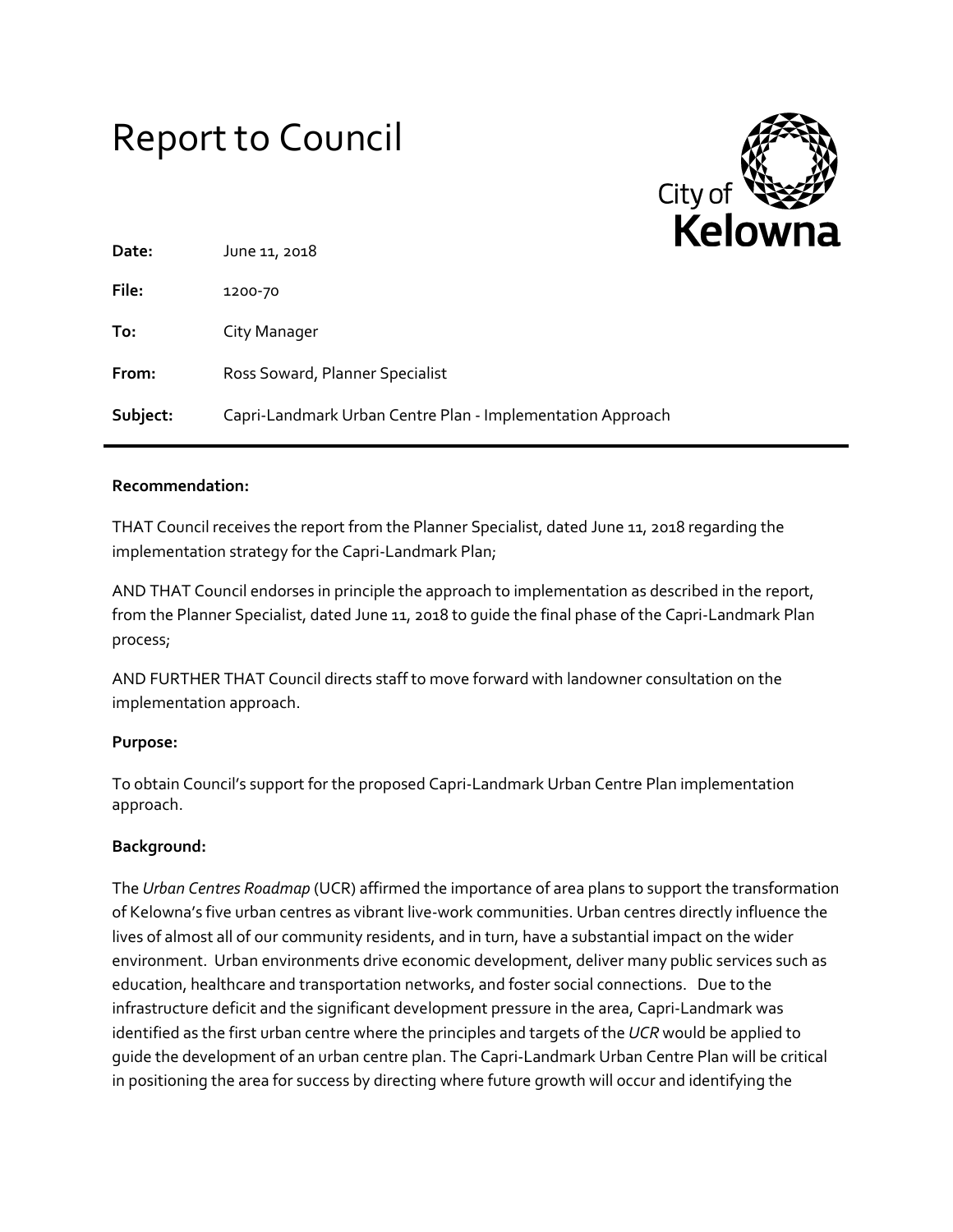necessary infrastructure and amenities to deliver a high quality of life to future residents and workers in this area.

In January 2018, staff presented the Capri-Landmark Preferred Concept Plan (Attachment A). This Concept Plan was developed after extensive community engagement, council direction, as well as the technical analysis of staff and consultants. The Preferred Concept Plan was endorsed in principle by Council, directing staff to build-out the final plan and supporting implementation strategy. The cost and feasibility of the City delivering key parks and transportation infrastructure was identified in the Concept Plan and noted at that time as a priority for additional detailed planning.

Over the last three months, staff refined the proposed infrastructure improvements, confirming the critical amenities such as parks and transportation improvements that will provide a high quality of life within the Capri-Landmark urban centre. Further, staff investigated a range of funding strategies that the City could use to deliver the proposed infrastructure and the potential financial impact of delivering the Plan. Through this work, staff have confirmed that the cost of the proposed infrastructure is commensurate with the share of city-wide growth that is expected to occur here.

The report identifies the following:

- Core infrastructure requirements considered vital to meeting the basic operational needs for the urban centre and to deliver a high quality of life to future residents and workers;
- Preliminary implementation and financing strategy to deliver the endorsed concept plan; and,
- Infrastructure cost comparison for accommodating growth in urban and suburban locations.

## **Key Infrastructure Improvements**

The concept plan that Council endorsed in January 2018 aims to transform the area over time into a complete community with the support of key transportation, parks, and utility improvements. Preliminary cost estimates for these improvements are summarized below.

| <b>Project Type</b>                 | <b>Land Acquisition Costs</b> | <b>Development Costs</b> | Total           |
|-------------------------------------|-------------------------------|--------------------------|-----------------|
| <b>Parks &amp; Public Spaces</b>    | \$18,500,000                  | \$17,000,000             | \$35,500,000    |
| <b>Transportation</b>               | \$18,500,000                  | \$33,500,000             | \$52,000,000    |
| <b>Utility &amp; Infrastructure</b> | TBD                           | \$7,750,000              | \$7,750,000     |
| Total                               | \$37,000,000                  | \$58,250,000             | $$95,250,000^1$ |

## *Transportation*

The Plan promotes a mix of land uses and identifies various infrastructure improvements to enhance transportation options in Capri-Landmark and to encourage walking, cycling and transit use.

 $\overline{\phantom{a}}$ 1 Included in \$95 million of infrastructure works: Approximately \$10.8 million of projects already identified in the 2030 Infrastructure Plan as well as \$15 million in development-led works.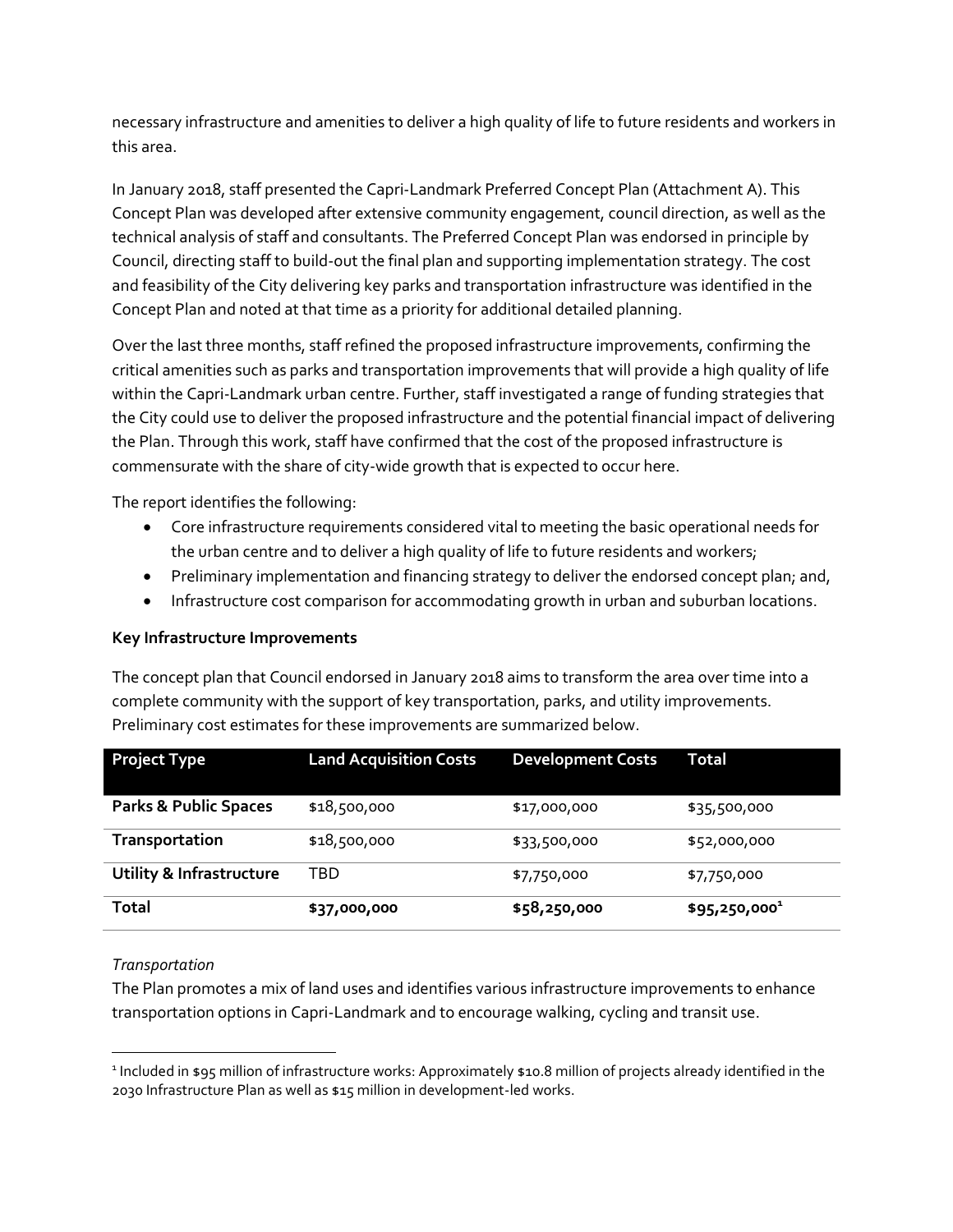#### *Key Proposed Transportation Improvements*

- Sutherland complete street to enhance east-west connectivity from Gordon to Spall
- Transit access within Landmark area, bringing route 11 with several bus stops to area
- Provide additional access to the pedestrian bridge overpass from Dickson Ave
- Extend Pacific Court through to Springfield Rd to create new north-south vehicular connection, including the closure of a portion of Lindhal St to thru traffic.
- Develop Dickson Ave as a main street to encourage destination for retail / community gathering
- Require sidewalks on all streets in the area
- Improve key intersections to reduce congestion on Burtch Rd, Spall Rd, & Gordon Dr



*Figure 1: Proposed Transportation Network and Future Land Use*

The projected growth for Capri-Landmark accounts for roughly 13 per cent of citywide growth to 2040, while the cost of the proposed transportation improvements to 2040 would equate to roughly 15 per cent of the transportation share of the City's 2030 Infrastructure Plan. The realignment of Sutherland Ave (including land acquisition) accounts for about half of the overall transportation infrastructure costs in the area. The proposed east-west complete street will improve connectivity in the area and make it easier for people to walk, cycle and take transit in the area (shown in Figure 1). At the same time, the Plan proposes improvements at many of the key arterial intersections (Springfield-Gordon, Harvey-Burch, Harvey-Gordon, Springfield-Spall) to reduce vehicle congestion at peak times. Overall, the proposed transportation infrastructure improvements will be critical to support growth and to ensure residents have a range of transportation options within the urban centre.

## *Parks and Public Space*

The other priority that is vital to providing a high quality of life and to transforming this urban centre is the addition of parks and public spaces. As per the City's *Urban Centres Roadmap* principles, investments in park and public spaces will offer a much needed amenity for future residents and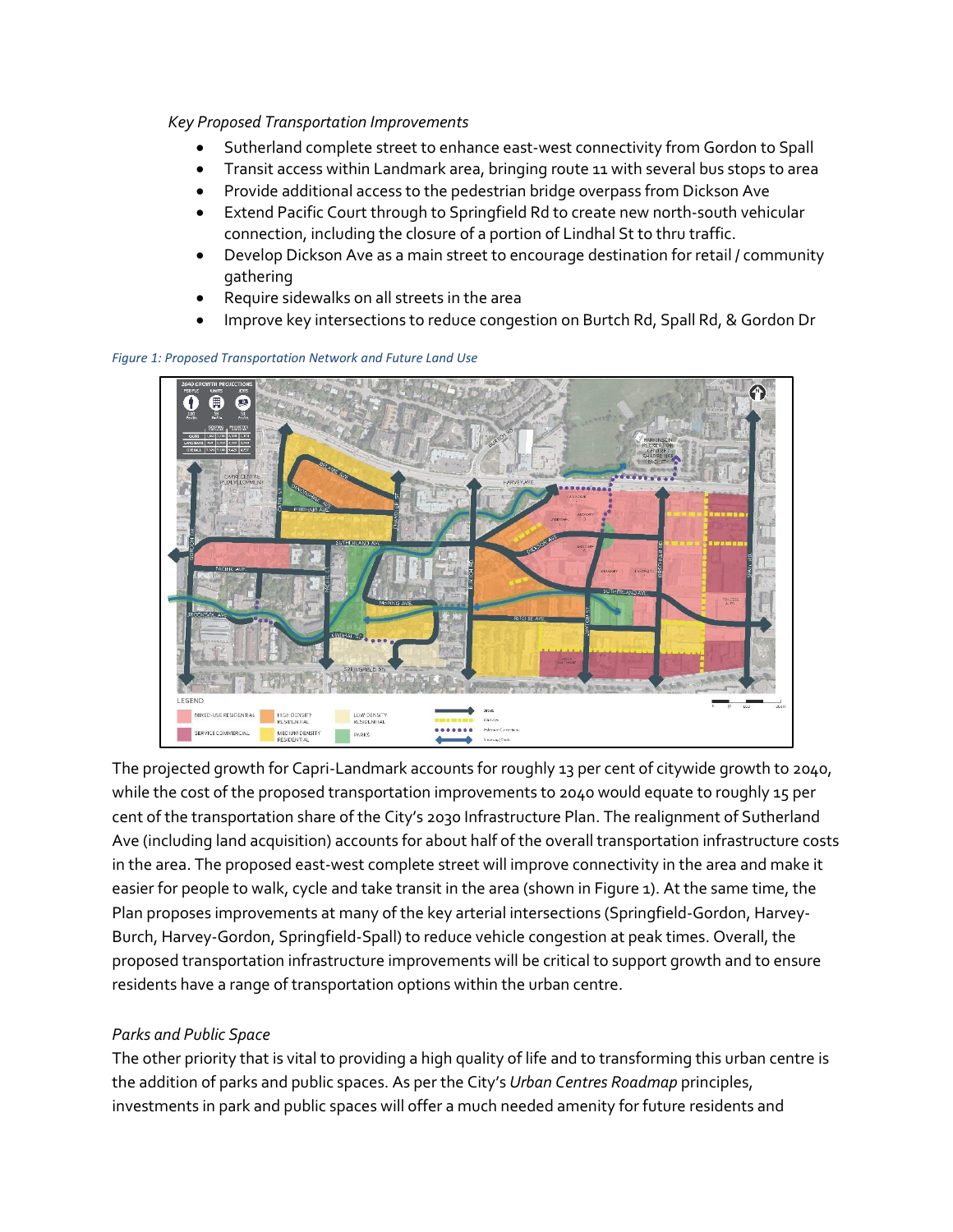workers and serve as a catalyst to support the transformation of this urban centre. Subsequent to the Council Report in January, staff have refined the park and public spaces implementation strategy for Capri-Landmark to be more flexible and responsive to future opportunities.

| <b>Active Park Name</b>            | <b>Type of Project</b> | <b>Park Class</b> | <b>Total Area Proposed (Hectares)</b> |
|------------------------------------|------------------------|-------------------|---------------------------------------|
| Ritchie Brook Park (Landmark)      | New Park               | Neighbourhood     | 1.2 Ha                                |
| <b>Brookside</b>                   | New Park               | Neighbourhoo      | о. зо На                              |
| Landmark Plaza                     | New Plaza              | Neighbourhood     | o.20 Ha                               |
| Capri Centre                       | New Plaza /Rink        | Neighbourhood     | o.42 Ha                               |
| Mary Anne Collinson Memorial       | <b>Park Expansion</b>  | Neighbourhood     | $0.41$ Ha = (existing + expansion)    |
| <b>Pacific Court Park</b>          | <b>Park Expansion</b>  | Community         | $1.7$ Ha = (existing + expansion)     |
|                                    |                        |                   |                                       |
| <b>Total Active Parks Proposed</b> | 4.23 Ha                |                   |                                       |

*Key Proposed Parks and Public Space Improvements* 

Based on an estimated 2040 population of 9,425 people - approximately 9.4 Ha of parkland is needed to meet the City's target<sup>2</sup> for Community and Neighbourhood Parks (active parks) within Capri-Landmark. The proposed parks and public space plan identifies 4.23 ha and the remaining 5.17 ha may be identified for future acquisitions over the long-term as opportunities arise and funding is made available.



 $\overline{\phantom{a}}$ 



Currently there exists 0.9 Ha of existing park space at Pacific Court Park and Mary-Ann Collinson Park. The proposed park plan illustrated in Figure 2 will increase this total to 4.23 Ha for this area. Given the

<sup>&</sup>lt;sup>2</sup> City of Kelowna, Parkland Acquisition Guidelines 2.2 hectares for every 1,000 residents.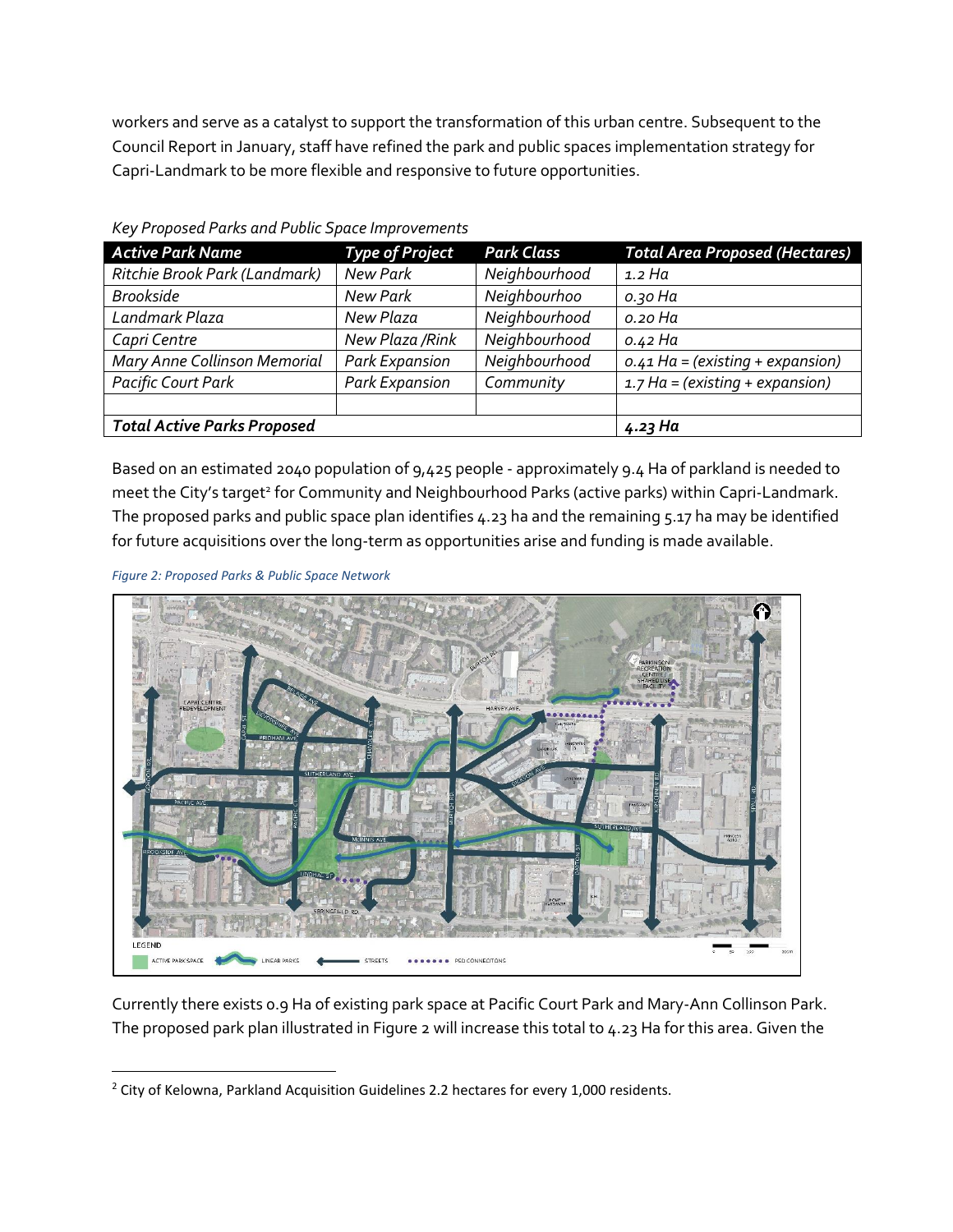cost to acquire land and the logistics involved with multiple landowners, staff recognize that achieving the current City-wide target will be challenging. In order to provide further park and recreation opportunities in the immediate neighbourhood, the parks plan proposes the following strategies to augment the core active parkland in the area:

- Develop parks and open spaces in the area to a high standard/quality to reflect increased density and intensive use that is expected within this urban centre.
- Integrate two linear parks (Mill Creek & Ritchie Brook) to provide a safe and contiguous pedestrian connection to amenities as well as enhancing drainage and stormwater management.
- Develop Active Transportation Corridors and main streets that can also function as public spaces for residents and workers.
- Allocate Parkland Acquisition DCCs in a flexible and opportunistic manner, responding to where growth and redevelopment occurs in the urban centre.
- Promote privately developed publicly accessible amenity spaces through major development application review.

In addition, the City maintains a large Recreation-level park immediately to the north of the Landmark area in which the rebuilding of the aging Parkinson Recreation Centre and potential School District partnership will create an opportunity to refresh the outdoor spaces and provide new park and recreation amenities that will serve this urban centre.

# **Funding and Implementation Approach**

Over the last several months, staff investigated the viability of delivering the infrastructure improvements and arrived at a recommended funding approach for Plan implementation, which has been founded on the following financial planning principles:

- Establish fees and charges where those who benefit the most from future infrastructure improvements are expected to contribute the greatest (area funding tool)
- Limit funding strategies that create a disincentive for future development in Capri-Landmark
- Promote fairness and equity for all development through funding strategies
- Utilize funding tools that will ensure viability of the long-term plan goals
- Encourage tools that provide flexibility for long-term urban centre planning and revitalization

Based on these principles, the City's DCC program (20-Year Servicing Plan) is recommended as the primary funding tool to deliver the proposed infrastructure. The parkland acquisition projects, transportation works and utility improvements would all be considered for inclusion in the 20-Year Servicing Plan / Infrastructure Plan. All DCC projects added to the 20-Year Servicing Plan would also have a corresponding taxation assist.

Staff are also recommending that a local area funding tool (e.g.: area-specific DCC) be investigated through the 20-Year Servicing Plan update to ensure local landowners who benefit the most pay their fair share of infrastructure improvements. In addition, the Plan will rely on development-led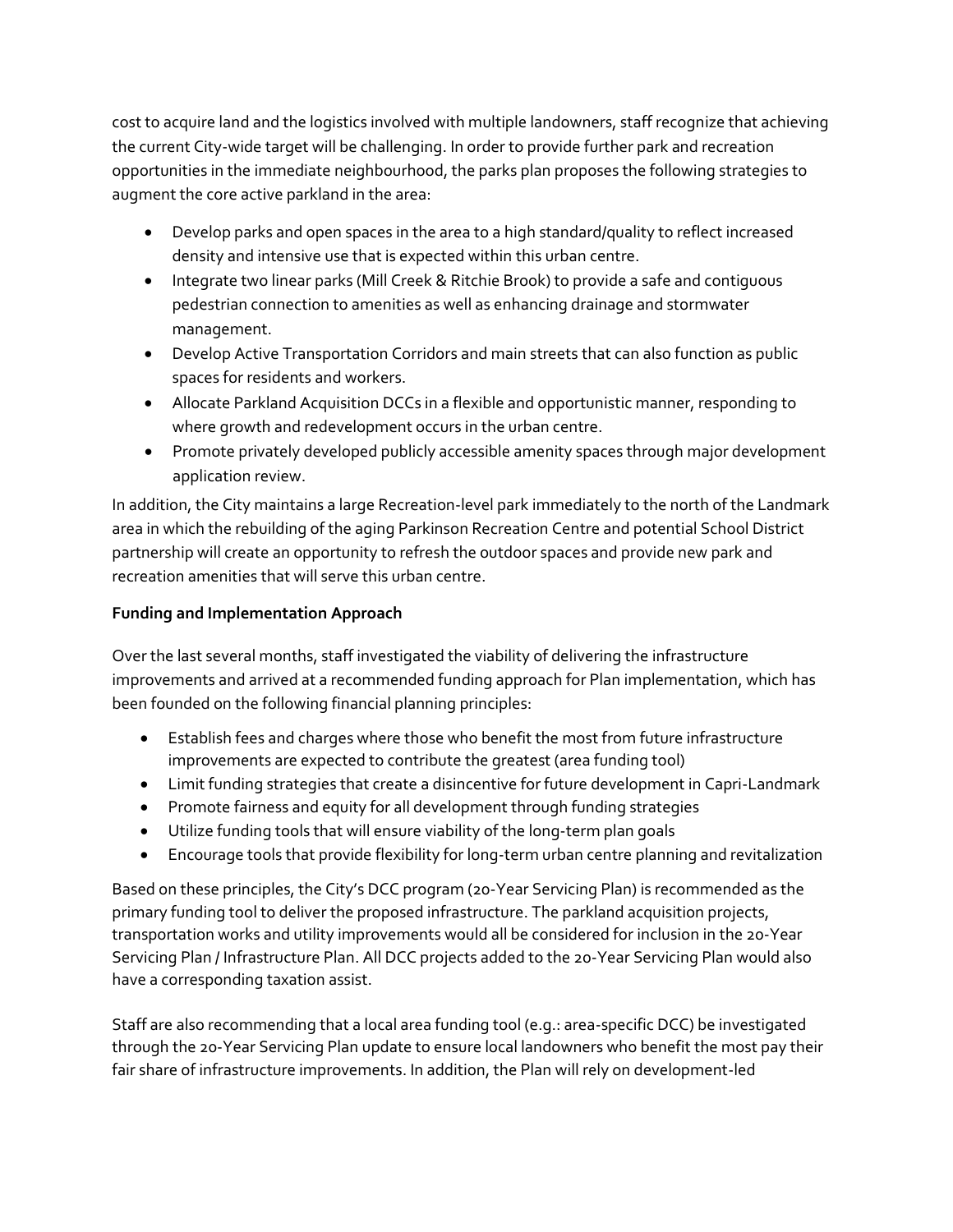improvements related to transportation, parks and utilities that will be secured through the rezoning of key parcels.

As part of the technical analysis, staff completed a modelling exercise (Attachment C) to understand the financial impact of the proposed infrastructure on the current Infrastructure and 20-Year Servicing Plans. A summary of this modelling exercise is provided below, highlighting the financial impacts associated with the proposed transportation, utility and parks projects.

## *Implementation Approach for Transportation*

Based on staff's analysis, the total cost to implement the identified transportation infrastructure improvements is \$52.5 million and is estimated to be completed by 2040. Of this total, \$36.7 million falls under the 2030 timeframe and represents 11% of the City's current 2030 Infrastructure Plan. The chart below shows the share of funding sources to deliver the proposed transportation improvements.



Under this proposed approach, the taxation impact is estimated at \$14.2 million, while another \$7.6 million is assumed to be development-led works triggered as individual re-zonings occur.

If Council approves the described funding approach and the Plan is approved, the projects would then be considered for inclusion in the updated 20-Year Servicing Plan / 2040 Infrastructure Plan in 2019. Due to the scale of improvements proposed, the addition of the Capri-Landmark projects would require additional taxation funding via the removal of lower priority projects in the current Infrastructure Plan or by reviewing the City's approach to taxation assists and DCC rates. Each project would be subject to the annual capital planning process, and Council would need to prioritize Capri-Landmark amongst all the other capital projects for implementation to occur.

## *Implementation Approach for Water & Wastewater*

The proposed water and wastewater utility improvements are estimated at \$1.7 million and \$5.7 million respectively and is estimated to be completed by 2040. This would result in a corresponding 2030 Infrastructure Plan impact of \$1.7 million or a 2% increase for Water. \$3.96 million of the \$5.7 million in Wastewater projects fall in the 2030 timeline and translates to an increase of 3% to the 2030 Infrastructure Plan for Wastewater. The total utility impact for both water and wastewater would be \$0.06 million dollars. Staff have identified roughly \$1.7 million in wastewater improvements that are development-led that would be triggered by the Capri Centre redevelopment.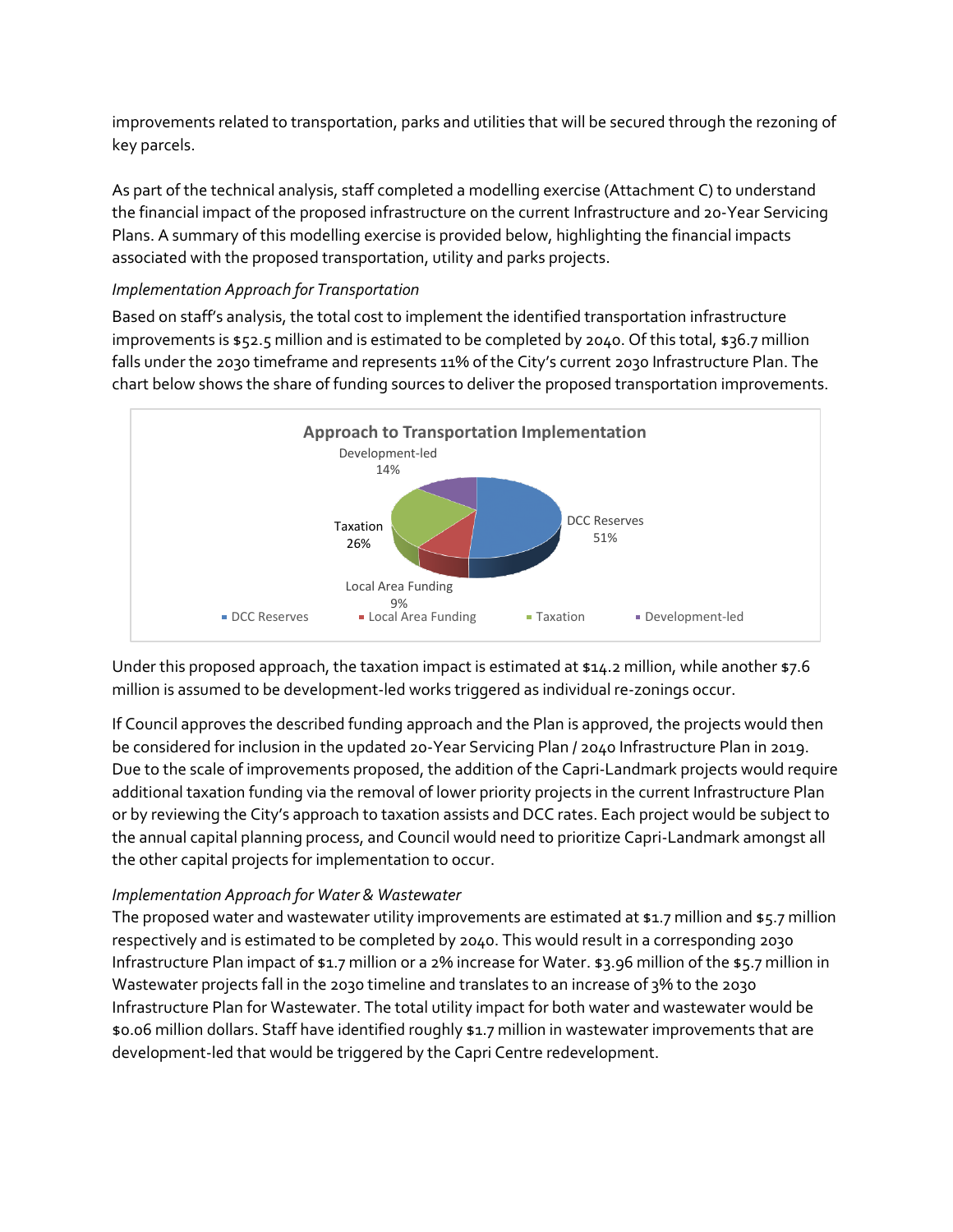

If Council approves the described funding approach and the Plan is approved, the proposed utility improvements would be considered for inclusion in the updated 20-Year Servicing Plan / 2040 Infrastructure Plan in 2019/20. The improvements would have a nominal impact on utility rates, and would result in a small increase in DCC rates with new projects added to the 20-Year Servicing Plan.

## *Implementation Approach for Parkland Acquisition & Development*

l

The park acquisition and park development components of the park infrastructure program are broken out separately. The total parkland acquisition costs are estimated at \$18.5 million. The proposed park acquisition projects would have a 2030 impact of \$7.0 million on the Infrastructure Plan.<sup>3</sup> The park acquisitions would have a minor taxation impact of \$0.7 million. The Parkland Development component of the plan is estimated at \$17 million, which would need to be funded via taxation and added to the Infrastructure Plan, representing a significant impact to the overall park development program.

*Note: park development funding options are currently under review, which may have a positive impact on the timing and funding sources for this component of the area infrastructure.* 



 $^3$  The current DCC program already includes approximately  $\sharp 6$  million of parkland dedication within the proposed Capri-Landmark Plan. These projects could be prioritized before the 2040 DCC Program update.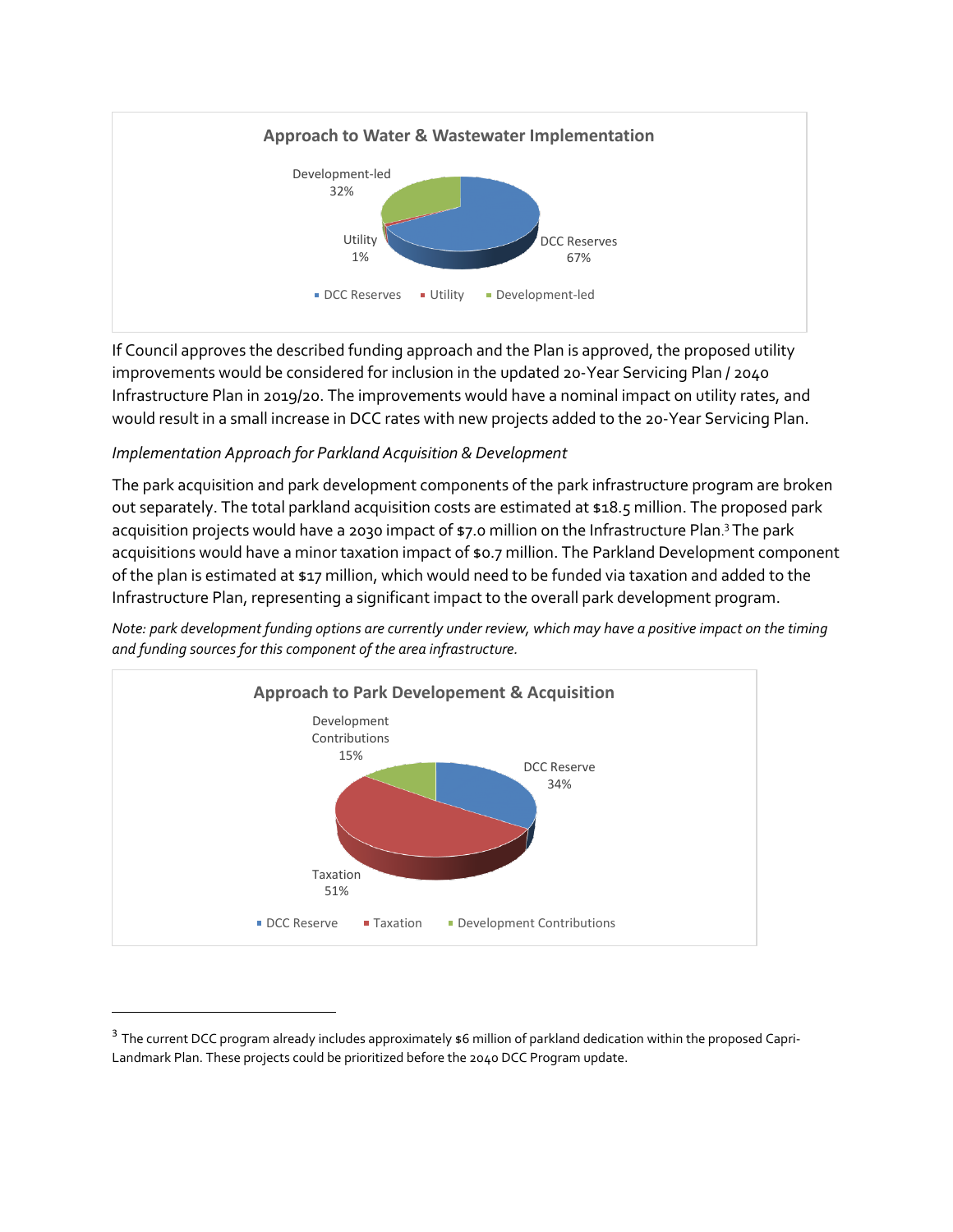If Council approves the described funding approach and the Plan is approved, the park acquisition and development projects would be considered for inclusion in the updated 20-Year Servicing Plan / 2040 Infrastructure Plan in 2019/20. Staff has also assumed some dedication of linear park space to support the implementation of the Plan as re-zonings occur.

From a park development perspective, the identified projects would need to be prioritized over other projects, for inclusion in the Infrastructure Plan. Under today's current park development funding model, the park development component of the Plan will require a large amount of taxation, highlighting the challenges with developing parks solely on taxation funding. Accordingly, the park development component of the Plan will require Council to prioritize Capri-Landmark over other park development projects.

## *Overall Impact– DCC Fees (20-Year Servicing Plan) Transportation, Water and Wastewater*

Adding the identified transportation, water and wastewater projects to the 20-year Servicing Plan will require an adjustment to the City's DCC rates. The transportation component of the Plan would require the largest adjustment to the DCC program, adding roughly 16% to the 2030 program. For this reason, staff are proposing a local area funding tool (e.g. Area DCC) be investigated to finance local transportation improvements, ensuring local landowners pay a larger proportion of improvements that they benefit from. Water and Wastewater both represent a smaller impact with an increase to the DCC program of 6% and 9% respectively. Based on this preliminary analysis (summarized in the table below), the cost per unit would increase approximately 7 % for residential DCC rates. This analysis demonstrates the DCC program (20-Year Servicing Plan) is a viable strategy for delivering key improvements, resulting in a minor impact to DCC rates in the core area.

| <b>DCC Service Area</b>    | Residential 1 | <b>Residential 2</b> | <b>Residential 3</b> | <b>Residential 4</b> |
|----------------------------|---------------|----------------------|----------------------|----------------------|
| <b>Inner City</b>          | \$11,161      | \$9,976              | \$7,064              | \$6,521              |
| <b>Current Rate</b>        |               |                      |                      |                      |
|                            |               |                      |                      |                      |
| <b>South Mission</b>       | \$37,770      | \$35,073             | \$26,507             | \$25,245             |
| <b>Current Rate</b>        |               |                      |                      |                      |
|                            |               |                      |                      |                      |
| North of Inner City /      | \$25,565      | \$22,841             | \$17,790             | \$16,744             |
| Glenmore                   |               |                      |                      |                      |
| <b>Current Rate</b>        |               |                      |                      |                      |
|                            |               |                      |                      |                      |
| <b>Inner City</b>          | \$11,924      | \$10,653             | \$7,546              | \$6,960              |
| <b>With Capri-Landmark</b> | $(+$763)$     | $(+$677)$            | $(+$482)$            | $(+$439)$            |
| Projects (7% increase)     |               |                      |                      |                      |
|                            |               |                      |                      |                      |
|                            |               |                      |                      |                      |

## *2030 DCC Rate Impact<sup>4</sup>*

<sup>4</sup> To understand the potential impact of the 2030 interim Plan implementation, staff have estimated the increase to the DCC rates by adding the Capri-Landmark transportation, water and wastewater projects to the 20-year servicing plan. This analysis also assumes roughly 1,400 new units of growth above the growth accounted for in the 2030 20-Year Servicing Plan.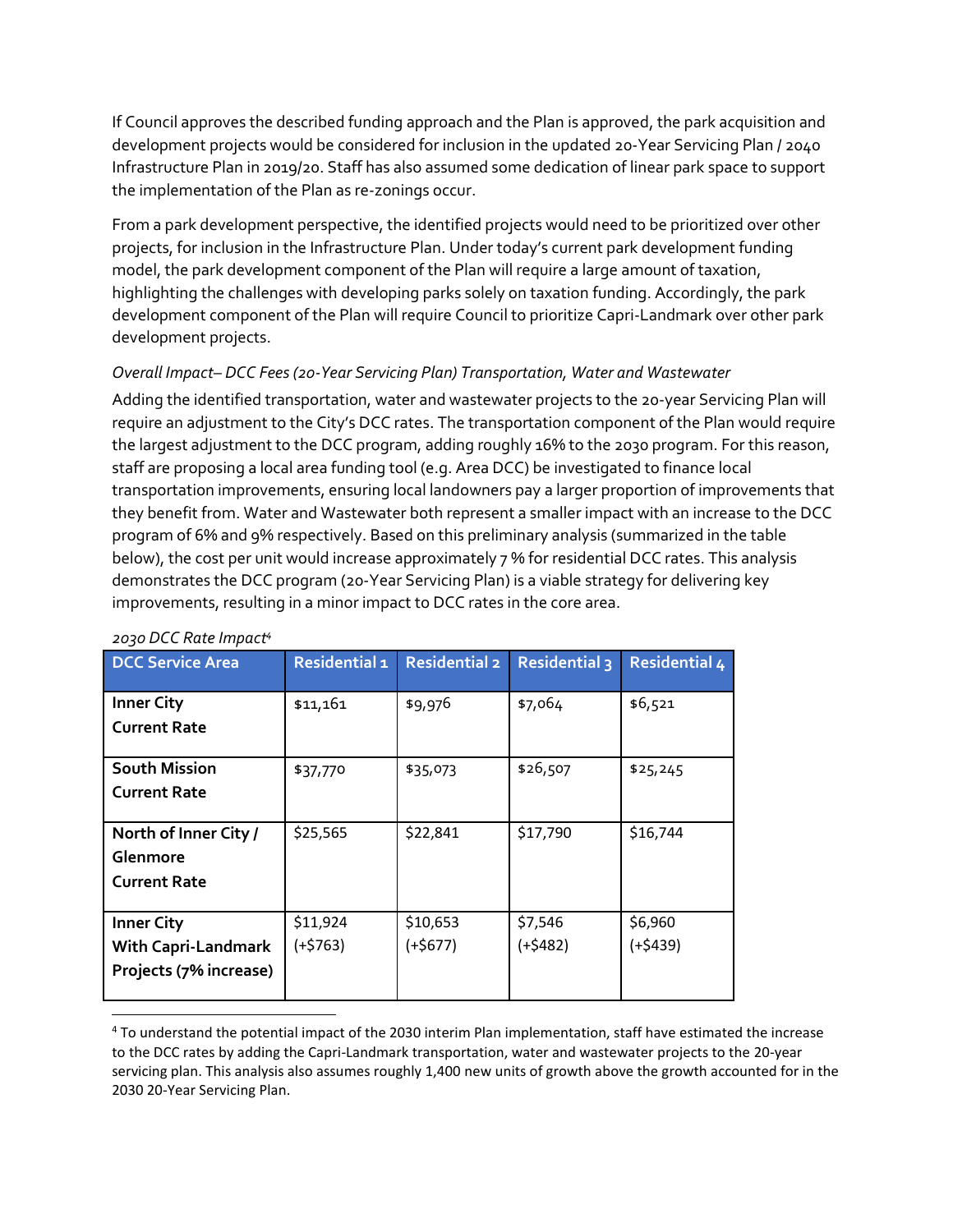## **Near-term implementation strategy**

Technical analysis has shown that the first phase of Sutherland Ave (Burtch Rd to Dayton St) and intersection improvements at Burtch Rd and Harvey Ave will be needed to support further re-zonings in the Landmark area. The implementation approach described above demonstrates that the City is able to deliver the key infrastructure improvements through existing funding strategies, including the 20- Year Servicing Plan / Infrastructure Plan. However, it will take time to update the 20-Year Servicing Plan and to gather the required funds for these projects, highlighting the challenges associated with completing the first phase of Sutherland Avenue in the next five years. Consequently, the development community may want a more rapid implementation of transportation improvements to open up additional redevelopment potential in Landmark.

To support a more rapid implementation of the Plan, the City has identified the option of a Development Works Agreement (DWA) with a developer for the construction of phase 1 of the realignment of Sutherland Ave (Burtch to Dayton). A DWA would require the developer to build the identified "works" (e.g. Sutherland Ave realignment phase 1), with the developer being repaid for part or all of their costs from other developers in the area (based on the agreement). Any parcel that benefits from said works who later comes forward to redevelop their parcel would be required to contribute the specified charge at the time of building permit. The City would collect the funds (specified charges) and pay the developer once per calendar year any monies collected. Overall, this tool would provide an option for a major landowner who is motivated to advance the implementation of the Plan to accelerate the infrastructure works required to allow for redevelopment in Landmark.

## **Comparing Costs (Urban vs Suburban)**

The *Urban Centres Roadmap* affirmed the City's commitment to focusing investment and growth within the City's five urban centres as a strategy to support long-term environment and economic sustainability. In isolation, the infrastructure costs of the Capri-Landmark plan appear significant. However, it is important to look at the costs in relation to the costs of accommodating similar growth in other parts of the City. For example, when a large suburban development comes forward, the full capital costs to service the growth are not often discussed. In these cases, the developer pays a large percentage of the upfront costs for transportation and utilities to support the proposed development, recovering the costs through the sale of each individual home or lot. The financial impact to the City for these suburban development projects is largely the long-term maintenance and future replacement (lifecycle costs) of the infrastructure, in addition to other operating costs not funded through development (fire, policing, bylaws, transit, infrastructure maintenance and renewal, etc.). For the Capri-Landmark Plan, the City is leading the process and in an effort to be transparent and to test the viability of plan implementation, a full breakdown of the overall capital costs to support the concept plan has been provided.

The financial impacts of the proposed plan are better understood by comparing the costs of accommodating growth in Capri-Landmark with the costs of accommodating a similar level of growth in a suburban location. This comparison (below) highlights the relative cost savings of accommodating 10,000 residents in Capri-Landmark as opposed to a suburban location (see attachment B for more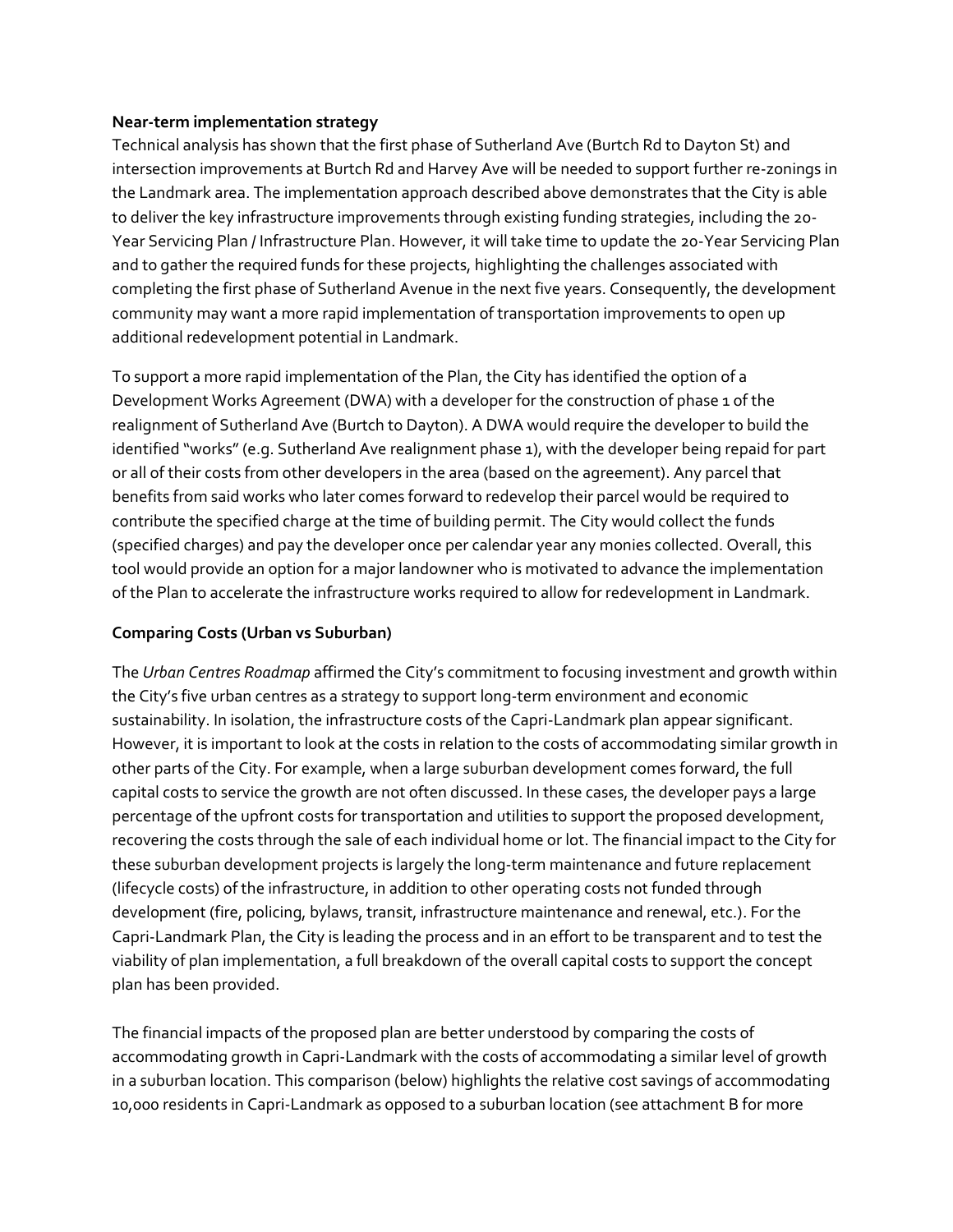detail). Based on staff's technical analysis, using the Province's *Community Lifecycle Infrastructure Costing (CLIC) Tool*, the cost savings of focusing growth in the urban centre are significant. The capital costs to accommodate roughly half (5,000 residents) in a suburban / greenfield location would be two to three times more for each house or unit. At the same time, there are other major public costs associated with suburban development, be it the loss of farmland, naturalized lands, higher GHGs, as well as adverse health impacts associated with car dependent sprawl development.

| <b>CLIC Infrastructure Costs for Greenfield</b><br>(suburban/peripheral) Development | <b>CLIC Infrastructure Costs for Infill (urban centre/core)</b><br>Development |
|--------------------------------------------------------------------------------------|--------------------------------------------------------------------------------|
| Upfront Capital Costs: \$30,000-\$35,000 per unit                                    | Upfront Capital Costs: \$7,000-\$15,000 per unit                               |
| Annual Lifecycle infrastructure costs: \$2,500 per unit                              | Annual Lifecycle infrastructure costs: \$1,100 per unit                        |

This comparison shows there are substantial benefits associated with focusing growth through infill as opposed to accommodating similar growth in a suburban location. These cost-savings are one of several reasons the City's growth management strategy focuses on densifying the city's five urban centres. In the context of the Capri-Landmark Plan, much of the basic network infrastructure (utilities & transportation) are already in place, but a deficit does exist in terms of infrastructure and amenities due to the Service Commercial legacy of the area and the development of the Landmark Office towers under the Land Use Contract. Therefore, to accommodate 7,000 additional residents the plan has identified long-term infrastructure needs (transportation, parks, and utilities) and an implementation strategy to deliver the services and amenities to positon the area for success. The identified infrastructure costs are not minimal; but, when the costs are reviewed in relation to building in outlying areas of the city, the Capri-Landmark Plan represents an extremely cost-effective approach for accommodating growth.

Moreover, the significant growth proposed for the area is anticipated to generate substantial revenues for the City. A high level estimate shows that the 4,000 new units projected for Capri-Landmark could translate into roughly \$1.3 billion dollars of private sector investment.<sup>5</sup> The proposed infrastructure improvements (\$95 million dollars) represent only 7 per cent of the private sector investment anticipated by 2040.<sup>6</sup> At the same time, the build-out of the urban centre could produce roughly  $$80$ million dollars in development cost charge fees to fund infrastructure improvements. These estimates reinforce the robust business case for encouraging growth within Capri-Landmark. The future success of the urban centre is dependent upon attracting a significant number of future residents to the area,

 $\overline{\phantom{a}}$ 

<sup>5</sup>Assuming the majority of new units will be multi-family units and using the average costs for an apartment / condo unit of \$325,000 per unit.

<sup>6</sup> Based on technical analysis using the Community Lifecycle Infrastructure Costing (CLIC) Tool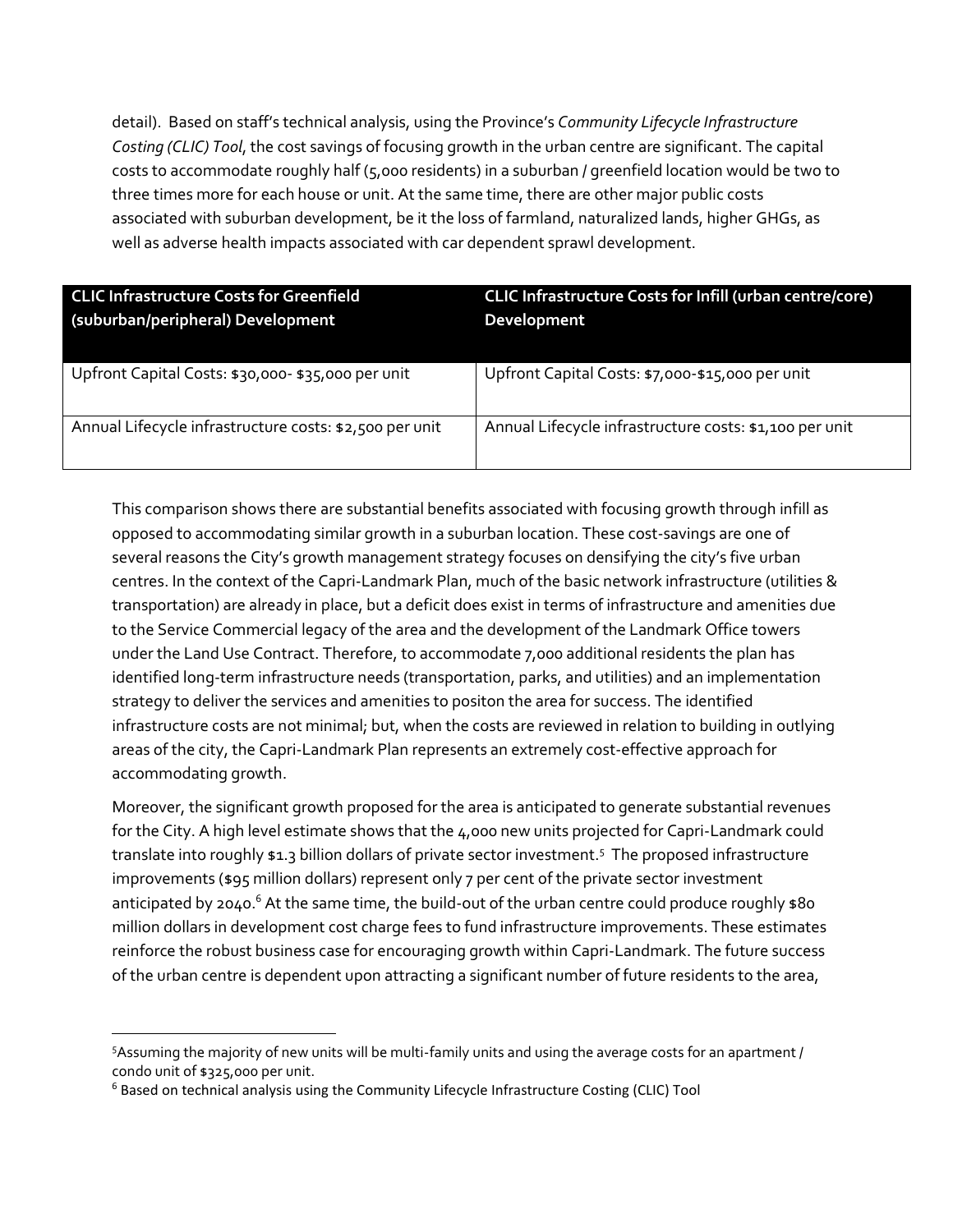requiring leadership from the City to deliver the parks and transportation improvements needed to provide a high quality of life to future residents and workers.

## **Conclusion & Next Steps**

The infrastructure improvements identified are vital to the success of the revitalization of the urban centre, reinforcing that a defined approach for delivering the infrastructure is fundamental to the success of the plan and the City's growth strategy. A clear approach for financing key improvements will allow the Plan to be implemented gradually with significant leadership roles for both the City and the development community. With a strong vision and implementation strategy in place, each redevelopment proposal can contribute to advancing the success of this Urban Centre.

The technical analysis demonstrates the cost of the proposed infrastructure is commensurate with the amount of growth projected for the area (7,000 new residents = 13% of future citywide growth). The analysis also reinforces that the City is able to deliver the proposed improvements largely using the existing funding strategies, recognizing that there is a sizable taxation impact (\$32 million) associated with the proposed Plan. The taxation component will require the reprioritizing of other existing projects or a change in funding practices with respect to taxation assist. For this reason, Staff continue to see value in exploring a new local area funding tool (e.g.: area-specific DCC) or other strategies that could reduce the burden on taxation for local improvements and ensure the local landowners who benefit the most, pay their fair share.

The analysis has also reinforced that the Infrastructure Plan and 20-Year Servicing Plan are viable options to deliver the proposed infrastructure. These programs are fully subscribed, therefore adding new projects to these programs will require the removal of other, lower priority projects or the expansion of the overall program. The forthcoming update of the Infrastructure Plan and 20-Year Servicing Plan will require tough decisions by Council to prioritize Capri-Landmark infrastructure ahead of projects currently in the City's Infrastructure Plan. However, investing in Capri-Landmark represents a cost-effective approach as the build-out of the urban centres simultaneously advances a range of City goals related to healthy communities, sustainable transportation, economic development, as well as environmental and fiscal sustainability, reinforcing the strong case for prioritizing Capri-Landmark in future capital planning processes.

Subject to Council approval of the proposed implementation approach, staff will move forward with consultation with landowners in the Capri-Landmark area on the plan direction, proposed funding approach and the potential of introducing an area funding tool through the 2019 20-Year Servicing Plan review. Concurrently, Staff will complete final plan refinement and analysis to prepare the final plan report as well as bylaw amendments for zoning and future land use updates. Staff anticipate the next Council report to present the final plan document for Council endorsement later this summer.

## **Internal Circulations**

Divisional Director, Community Planning and Real Estate Department Manager, Policy & Planning Department Manager, Community Planning Manager, Urban Planning Manager, Financial Planning